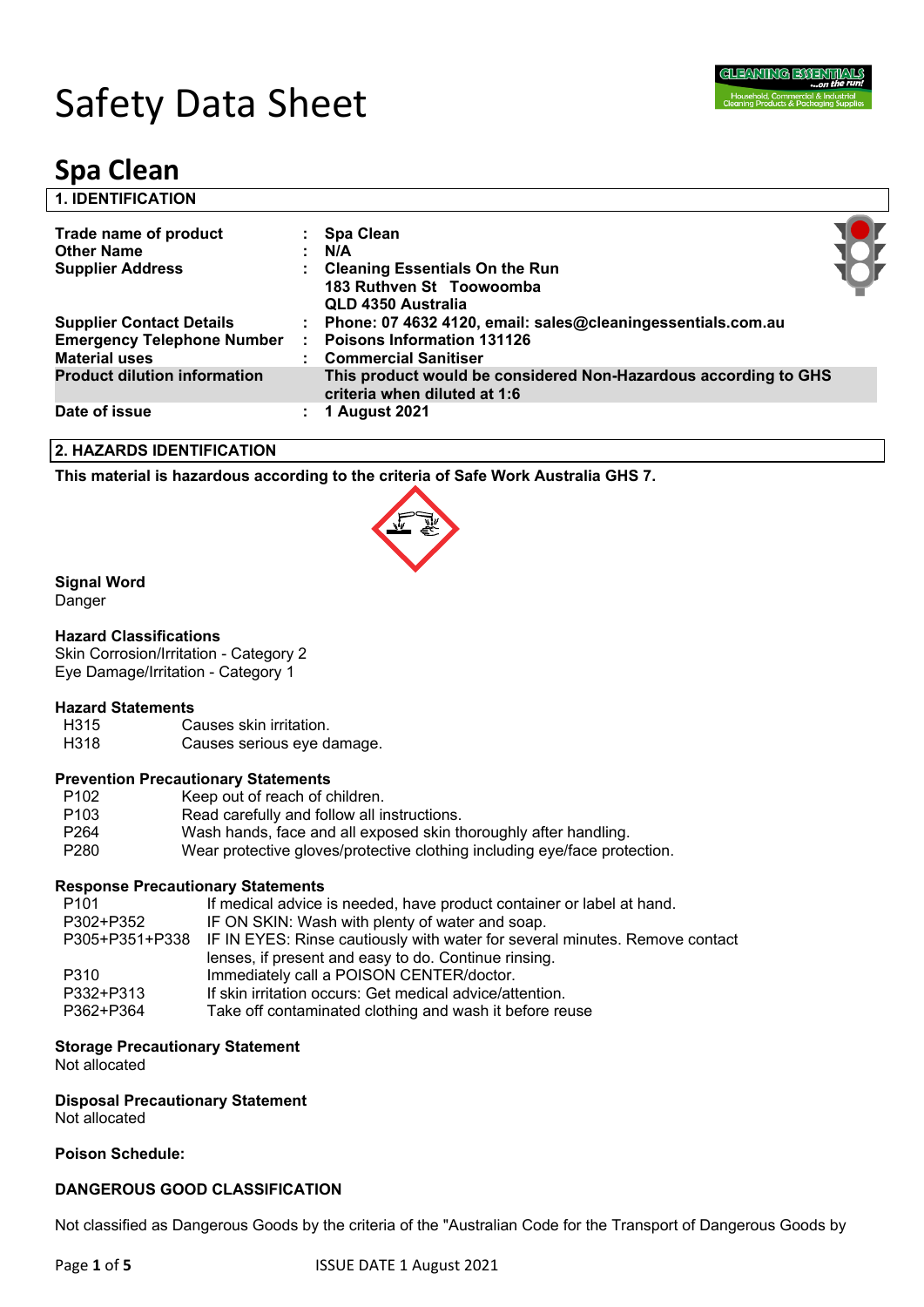Road & Rail" and the "New Zealand NZS5433: Transport of Dangerous Goods on Land".

| 3. COMPOSITION INFORMATION                                          |            |                              |
|---------------------------------------------------------------------|------------|------------------------------|
| <b>CHEMICAL ENTITY</b>                                              | CAS NO     | <b>PROPORTION</b>            |
| Benzalkonium chloride<br>Ingredients determined to be Non-Hazardous | 68424-85-1 | $1 - 5 \%$<br><b>Balance</b> |
|                                                                     |            | 100%                         |

#### **4. FIRST AID MEASURES**

If poisoning occurs, contact a doctor or Poisons Information Centre (Phone Australia 131 126, New Zealand 0800 764 766).

**Inhalation:** Remove victim from exposure - avoid becoming a casualty. Remove contaminated clothing and loosen remaining clothing. Allow patient to assume most comfortable position and keep warm. Keep at rest until fully recovered. Seek medical advice if effects persist.

**Skin Contact:** If skin or hair contact occurs, immediately remove contaminated clothing and flush skin and hair with running water. Continue flushing with water until advised to stop by the Poisons Information Centre or a Doctor; or for 15 minutes and transport to Doctor or Hospital.

**Eye contact:** Immediately irrigate with copious quantities of water for 15 minutes. Eyelids to be held open. Remove clothing if contaminated and wash skin. Urgently seek medical assistance. Transport to hospital or medical centre.

**Ingestion:** Rinse mouth with water. If swallowed, do NOT induce vomiting. Give a glass of water to drink. Never give anything by the mouth to an unconscious patient. If vomiting occurs give further water. Seek medical advice.

**PPE for First Aiders:** Wear gloves, safety glasses. Available information suggests that gloves made from should be suitable for intermittent contact. However, due to variations in glove construction and local conditions, the user should make a final assessment. Always wash hands before smoking, eating, drinking or using the toilet. Wash contaminated clothing and other protective equipment before storing or re-using.

**Notes to physician:** Treat symptomatically. Can cause corneal burns.

# **5. FIRE FIGHTING MEASURES**

**Hazchem Code:** Not applicable.

**Suitable extinguishing media:** If material is involved in a fire use water fog (or if unavailable fine water spray), alcohol resistant foam, standard foam, dry agent (carbon dioxide, dry chemical powder).

**Specific hazards:** Non-combustible material.

**Fire fighting further advice:** Not combustible, however following evaporation of aqueous component residual material can burn if ignited.

#### **6. ACCIDENTAL RELEASE MEASURES**

#### **SMALL SPILLS**

Wear protective equipment to prevent skin and eye contamination. Avoid inhalation of vapours or dust. Wipe up with absorbent (clean rag or paper towels). Collect and seal in properly labelled containers or drums for disposal.

#### **LARGE SPILLS**

Clear area of all unprotected personnel. Slippery when spilt. Avoid accidents, clean up immediately. Wear protective equipment to prevent skin and eye contamination and the inhalation of vapours. Work up wind or increase ventilation. Contain - prevent run off into drains and waterways. Use absorbent (soil, sand or other inert material). Collect and seal in properly labelled containers or drums for disposal. If contamination of crops, sewers or waterways has occurred advise local emergency services.

**Dangerous Goods - Initial Emergency Response Guide No:** Not applicable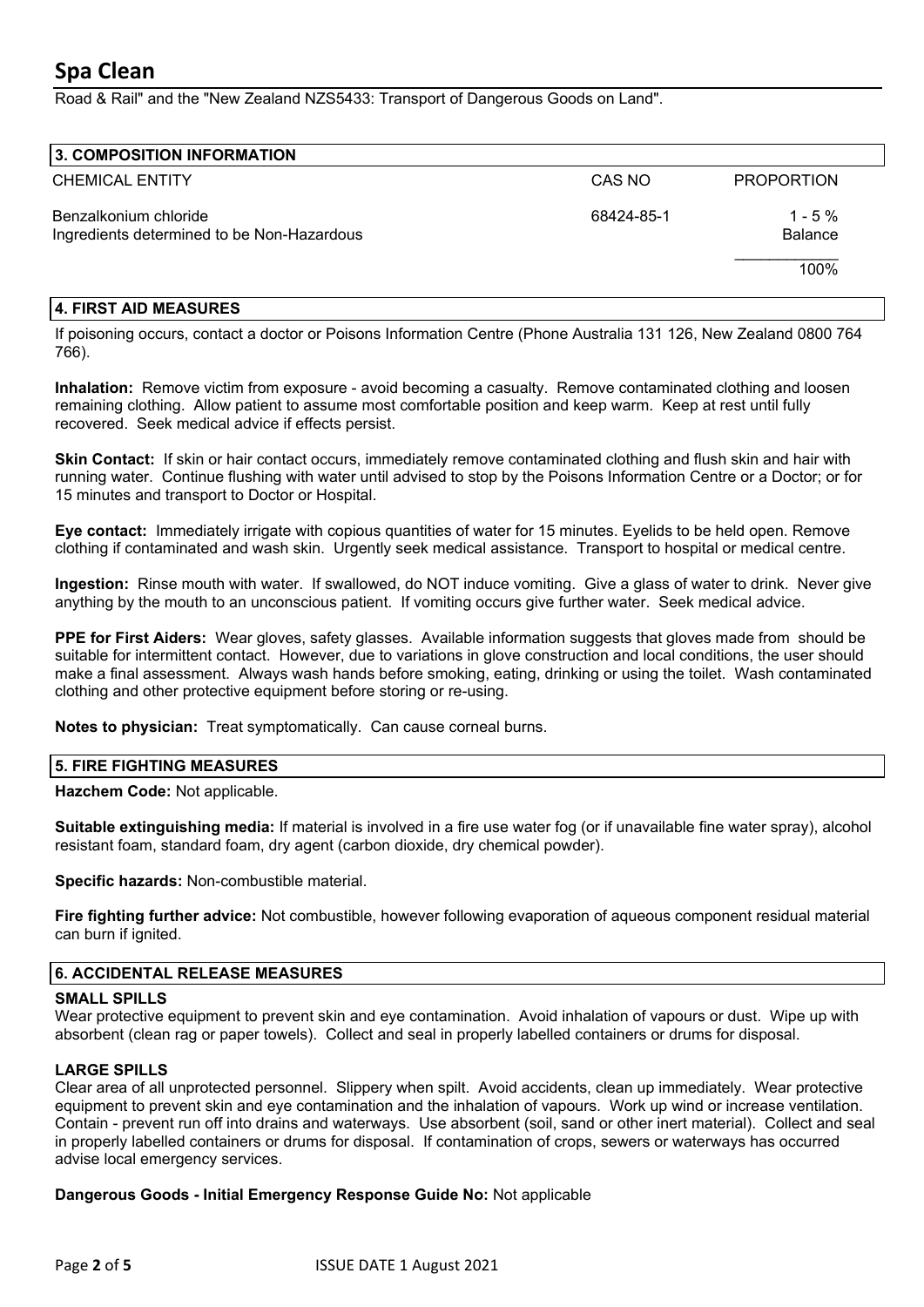#### **7. HANDLING AND STORAGE**

**Handling:** Avoid eye contact and skin contact. Avoid inhalation of vapour, mist or aerosols.

**Storage:** Store in a cool, dry, well-ventilated place and out of direct sunlight. Store away from foodstuffs. Store away from incompatible materials described in Section 10. Store away from sources of heat and/or ignition. Keep container standing upright. Keep containers closed when not in use - check regularly for leaks.

# **8. EXPOSURE CONTROLS / PERSONAL PROTECTION**

**National occupational exposure limits:** No value assigned for this specific material by Safe Work Australia.

**Biological Limit Values:** As per the "National Model Regulations for the Control of Workplace Hazardous Substances (Safe Work Australia)" the ingredients in this material do not have a Biological Limit Allocated.

**Engineering Measures:** Natural ventilation should be adequate under normal use conditions.

**Personal Protection Equipment:** GLOVES, SAFETY GLASSES.

Personal protective equipment (PPE) must be suitable for the nature of the work and any hazard associated with the work as identified by the risk assessment conducted.

Wear gloves, safety glasses. Available information suggests that gloves made from should be suitable for intermittent contact. However, due to variations in glove construction and local conditions, the user should make a final assessment. Always wash hands before smoking, eating, drinking or using the toilet. Wash contaminated clothing and other protective equipment before storing or re-using.

**Hygiene measures:** Keep away from food, drink and animal feeding stuffs. When using do not eat, drink or smoke. Wash hands prior to eating, drinking or smoking. Avoid contact with clothing. Avoid eye contact and skin contact. Avoid inhalation of vapour, mist or aerosols. Ensure that eyewash stations and safety showers are close to the workstation location.

#### **9. PHYSICAL AND CHEMICAL PROPERTIES**

| Form:<br>Colour:<br>Odour: | Liquid<br>Colourless<br>Fruity |                             |
|----------------------------|--------------------------------|-----------------------------|
| Solubility:                |                                | Completely soluble in water |
| <b>Specific Gravity:</b>   |                                | $1.01 - 1.03$               |
| Boiling Point/Range (°C):  |                                | $100$ (approx)              |
| pH:                        |                                | $9.0 - 10.0$                |

(Typical values only - consult specification sheet)  $N Av = Not available, N App = Not applicable$ 

# **10. STABILITY AND REACTIVITY**

**Chemical stability:** This material is thermally stable when stored and used as directed.

**Conditions to avoid:** Elevated temperatures and sources of ignition.

**Incompatible materials:** Oxidising agents.

**Hazardous decomposition products:** Oxides of carbon and nitrogen, smoke and other toxic fumes.

**Hazardous reactions:** No known hazardous reactions.

#### **11. TOXICOLOGICAL INFORMATION**

No adverse health effects expected if the product is handled in accordance with this Safety Data Sheet and the product label. Symptoms or effects that may arise if the product is mishandled and overexposure occurs are:

#### **Acute Effects**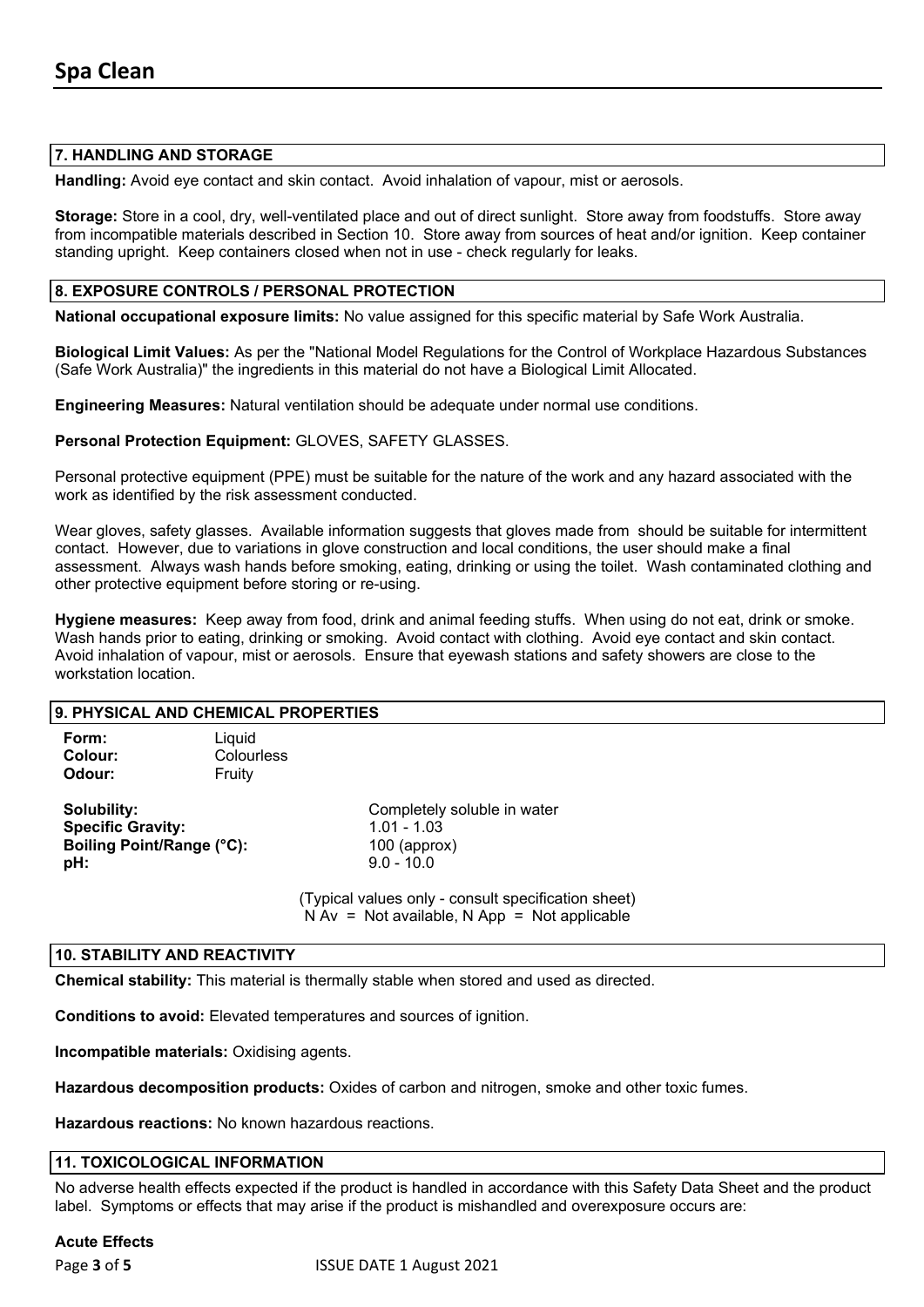**Inhalation:** Material may be an irritant to mucous membranes and respiratory tract.

**Skin contact:** Contact with skin will result in irritation.

**Ingestion:** Swallowing can result in nausea, vomiting and irritation of the gastrointestinal tract.

**Eye contact:** A severe eye irritant. Corrosive to eyes: contact can cause corneal burns. Contamination of eyes can result in permanent injury.

#### **Acute toxicity**

**Inhalation:** This material has been classified as not hazardous for acute inhalation exposure. Acute toxicity estimate (based on ingredients):  $LC_{50}$  > 20.0 mg/L for vapours or  $LC_{50}$  > 5.0 mg/L for dust and mist.

**Skin contact:** This material has been classified as not hazardous for acute dermal exposure. Acute toxicity estimate (based on ingredients):  $LD_{50}$  > 2,000 mg/Kg bw

**Ingestion:** This material has been classified as not hazardous for acute ingestion exposure. Acute toxicity estimate (based on ingredients):  $LD_{50}$  > 2,000 mg/Kg bw

**Corrosion/Irritancy:** Eye: this material has been classified as a Category 1 Hazard (irreversible effects to eyes). Skin: this material has been classified as a Category 2 Hazard (reversible effects to skin).

**Sensitisation:** Inhalation: this material has been classified as not a respiratory sensitiser. Skin: this material has been classified as not a skin sensitiser.

**Aspiration hazard:** This material has been classified as not an aspiration hazard.

**Specific target organ toxicity (single exposure):** This material has been classified as not a specific hazard to target organs by a single exposure.

#### **Chronic Toxicity**

**Mutagenicity:** This material has been classified as not a mutagen.

**Carcinogenicity:** This material has been classified as not a carcinogen.

**Reproductive toxicity (including via lactation):** This material has been classified as not a reproductive toxicant.

**Specific target organ toxicity (repeat exposure):** This material has been classified as not a specific hazard to target organs by repeat exposure.

# **12. ECOLOGICAL INFORMATION**

Avoid contaminating waterways.

**Acute aquatic hazard:** This material has been classified as not hazardous for acute aquatic exposure. Acute toxicity estimate (based on ingredients): > 100 mg/L

**Long-term aquatic hazard:** This material has been classified as not hazardous for chronic aquatic exposure. Nonrapidly or rapidly degradable substance for which there are adequate chronic toxicity data available OR in the absence of chronic toxicity data, Acute toxicity estimate (based on ingredients): >100 mg/L, where the substance is not rapidly degradable and/or BCF < 500 and/or log  $K_{ow}$  < 4.

**Ecotoxicity:** No information available.

**Persistence and degradability:** No information available.

**Bioaccumulative potential:** No information available.

**Mobility:** No information available.

#### **13. DISPOSAL CONSIDERATIONS**

Persons conducting disposal, recycling or reclamation activities should ensure that appropriate personal protection equipment is used, see "Section 8. Exposure Controls and Personal Protection" of this SDS.